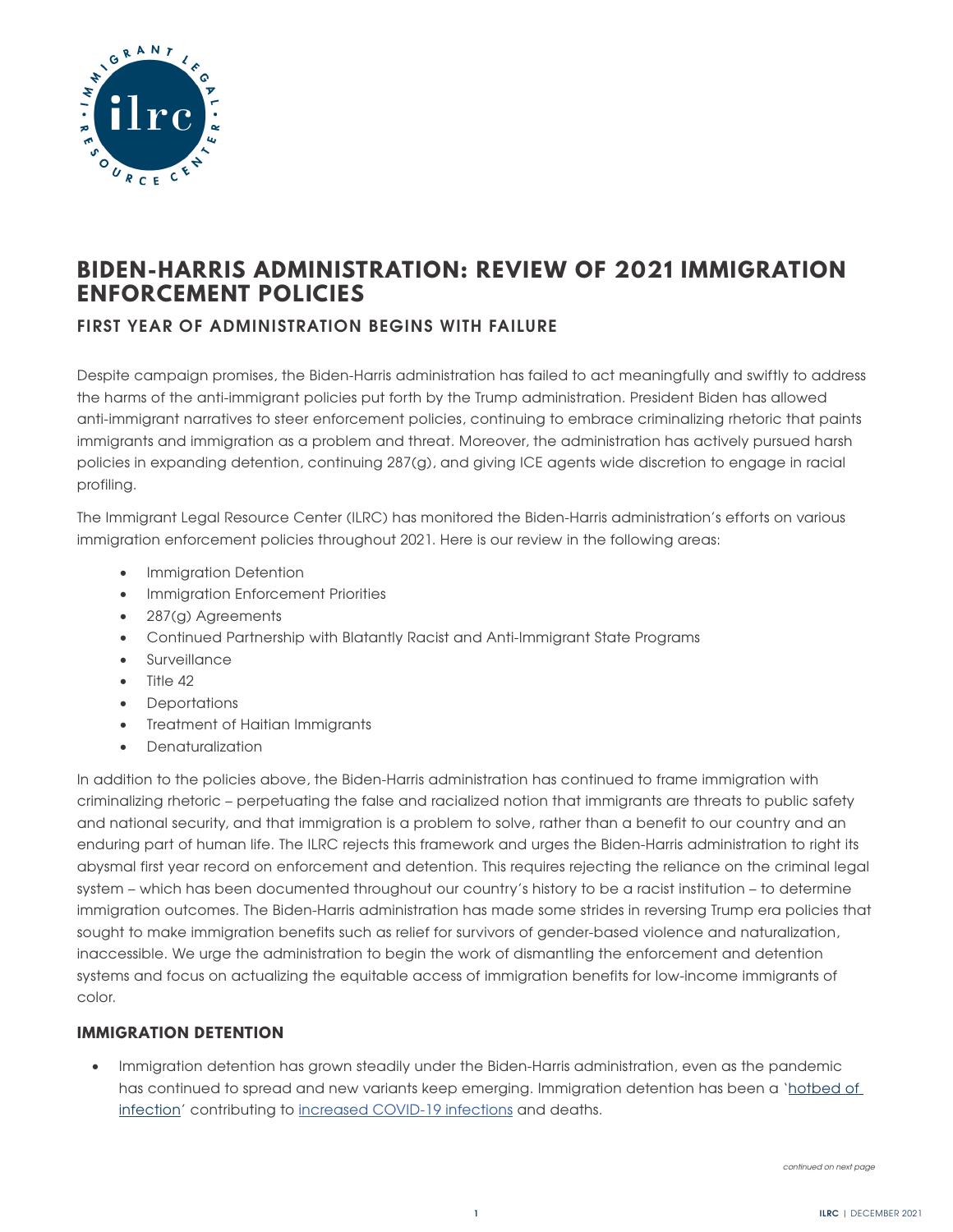- The daily number of people in ICE detention has steadily increased since February 2021, from approximately 14,000 to 23,000 people, according to the [most recent data](https://www.ice.gov/detain/detention-management) from ICE.
- Years of investigations and reports have continuously revealed the hideous and abusive conditions of this supposedly "civil" prison system, where people have few rights and little due process. [Effective](https://www.freedomforimmigrants.org/alternatives-to-detention)  [alternatives](https://www.freedomforimmigrants.org/alternatives-to-detention) to immigration are equally well-documented, including releasing people to their communities to attend immigration court on their own.
- Biden continues to partner closely with private prisons to expand immigration detention, despite campaign [promises](https://joebiden.com/justice/) that he would end the federal government's reliance on private incarceration.
	- While Biden issued an executive order ending private contracts in the federal criminal space, the order [failed to extend to immigration](https://www.npr.org/2021/09/13/1036576308/biden-ended-contracts-with-private-prisons-so-one-may-turn-to-house-immigrants), where private prison companies run the facilities that house [approximately 81%](https://immigrantjustice.org/staff/blog/phase-out-private-prisons-must-extend-immigration-detention-system) of ICE detainees.
	- The Biden-Harris administration has also continued the Trump administration's fight against California's state law banning private prisons, appealing the case to the Ninth Circuit.
- The Biden-Harris administration has increased funding for immigration detention as well as Alternatives To Detention (ATDs).
	- ATDS, also referred to as "e-incarceration", are [highly restrictive](https://www.californialawreview.org/wp-content/uploads/2020/04/6-Pittman_Released-Into-Shackles.pdf), with onerous reporting requirements, making it difficult to maintain a job, and ATD participants experience pain, immobility, stigma, and trauma. Moreover, ATD programs are run by the same private prison companies which run immigration detention facilities.
	- The total number of people subjected to ATD immigration monitoring is enormous, with [136,000](https://www.ice.gov/detain/detention-management)  [people on ATDs as of October 2021](https://www.ice.gov/detain/detention-management).
	- ICE's budget for alternatives to detention increased in lockstep with its detention budget. From 2006 to 2021, its [ATD budget increased from \\$28 million to \\$475 million and its detention budget increasing](https://www.flipsnack.com/justfutures/ice-digital-prisons-1u8w3fnd1j/full-view.html)  [from \\$1 billion to \\$2.8 billion](https://www.flipsnack.com/justfutures/ice-digital-prisons-1u8w3fnd1j/full-view.html). This means that instead of e-incarceration replacing traditional immigration detention, more people are instead subjected to detention in some form.

## **IMMIGRATION ENFORCEMENT PRIORITIES**

- After temporarily following the Obama administration's model in issuing enforcement priorities that limited whom the agency was likely to target for detention and deportation, the Biden-Harris administration pulled back and instructed ICE officers to just use their own judgment. DHS policy gives ICE field agents almost unbridled discretion to follow their own instincts and inclinations, with few real constraints. In fact, ICE agents are encouraged to act as officer, judge, and jury by digging into biased and unverified police reports to determine whether they will grant favorable discretion. This is an agency that runs a racially biased detention system where people are abused, neglected, sexually assaulted, involuntarily sterilized, denied medical treatment, and denigrated in countless ways, and who goes into that system, and how it proceeds, is entrusted to their personal judgment.
- At the same time, the limited direction provided by ICE to its agents is that immigrants should be considered first as potential threats to national security, border security, or public safety, instead of as residents, parents, workers, and community members.

## **287(G) AGREEMENTS**

• The Biden-Harris administration failed to end the 287(g) program, which Biden's campaign promised to do and would be a simple policy change to implement (increasing 287(g) was a hallmark of the Trump administration).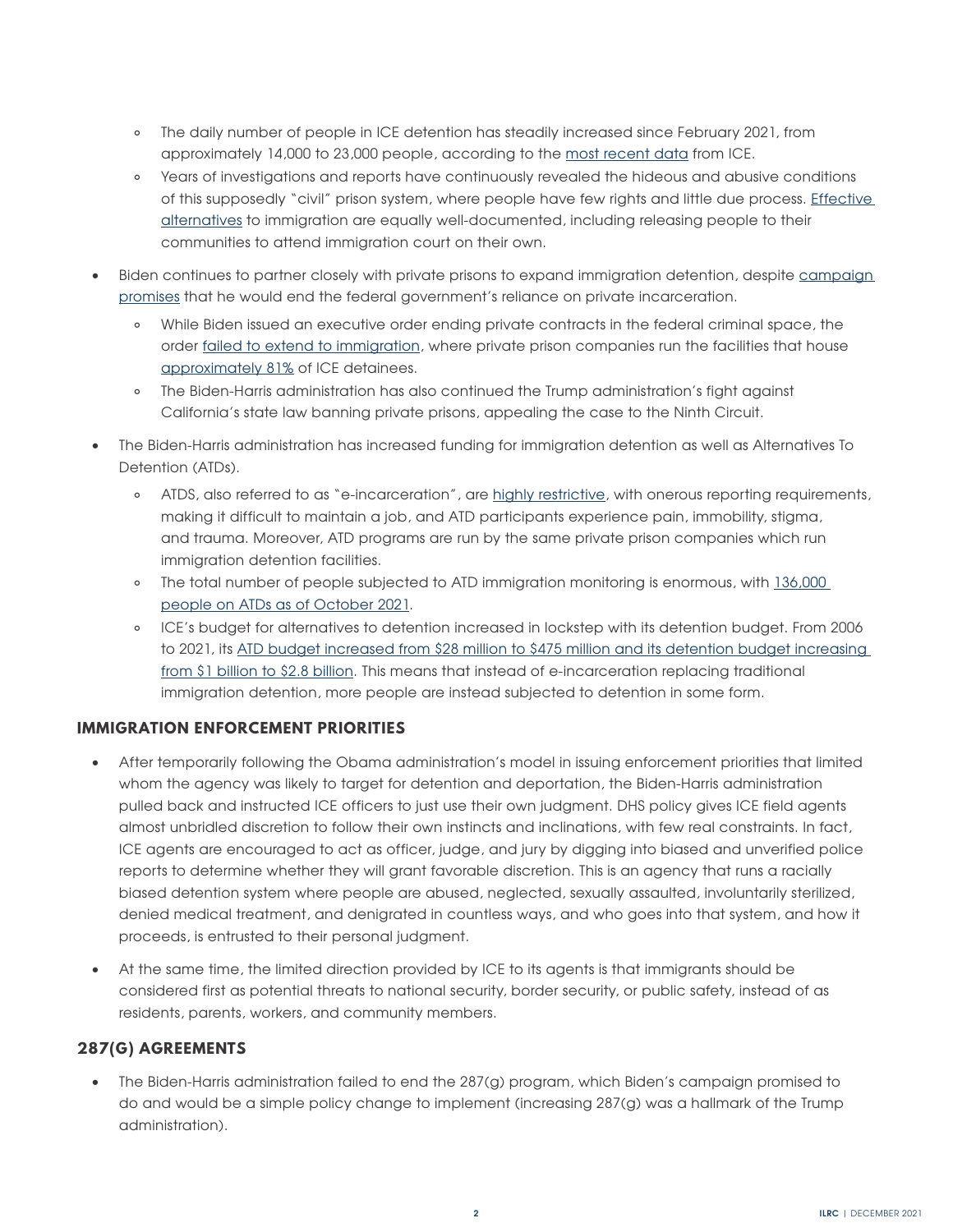- There are 142 active 287(g) agreements across the country:
	- 66 Jail Enforcement
	- 76 Warrant Service Agreements

## **CONTINUED PARTNERSHIP WITH BLATANTLY RACIST AND ANTI-IMMIGRANT STATE PROGRAMS**

- [Operation Lonestar](https://justfutureslaw.org/wp-content/uploads/2021/08/Operation-Lone-Star-Fact-Sheet.pdf) is a border enforcement system created by the state of Texas that targets and criminalizes migrants by arresting, jailing, and prosecuting them for state misdemeanor trespass charges, before handing them to ICE or CBP for deportation. The program is racially motivated and blatantly, intentionally discriminatory. Nonetheless, ICE and CBP continue to collaborate with the Texas Department of Public Safety and the Texas Department of Criminal Justice to apprehend and deport immigrants that have been churned through this sham criminalization program riddled with civil rights abuses.
	- [Letter from Congressmembers demanding DOJ investigation into Operation Lonestar](https://castro.house.gov/imo/media/doc/10.29.21%20Castro%20Letter%20Operation%20Lone%20Star.pdf)
- In 2019, Florida enacted a regressive anti-immigrant state law that requires local law enforcement to fully support immigration enforcement. Although a federal court blocked parts of the law for violating the [Equal Protection Clause](https://www.law360.com/articles/1423980/judge-finds-parts-of-fla-anti-sanctuary-law-unconstitutional) of the US Constitution as being motivated by racial animus, the law requires that all Florida law enforcement agencies endeavor to form contracts with ICE to get reimbursed for detaining immigrants. Florida cannot force ICE to enter a contract, but nonetheless, ICE has agreed to do so in every case, encouraging further racial profiling and abuse across the state.

## **SURVEILLANCE**

- The Biden-Harris administration has continued to increase the use of technology to monitor, surveil, and deport immigrants.
- Biden has failed to end the Secure Communities program, which allows ICE to have instant access to a person's personal information stored in databases when they are arrested and booked by a local law enforcement agency. (Although various executive orders in the last three administrations have purported to end or reinstate Secure Communities, in truth its underlying machinery has been fully operative without interruption since 2012).
- While Trump focused on implementing a physical wall on the border, the Biden administration has [expanded and continued the use of a digital border wall to exclude immigrants](https://notechforice.com/wp-content/uploads/2021/10/Deadly.Digital.Border.Wall_.pdf). Use of drones, underground sensors, surveillance towers, license plate scanners, facial recognition, location tracking, and phone hacking tools.
- The number of migrants being monitored under a surveillance program launched as an alternative to traditional detention facilities has grown astronomically during the Biden administration. ICE Alternatives to Detention (ATD) programs are currently monitoring 136,026 families and single individuals, according to [data released on October 28, 2021.](https://trac.syr.edu/immigration/quickfacts/)

#### **TITLE 42**

- The Biden-Harris administration continues to use Title 42 as an excuse to turn away and expel people at the border, even those fleeing violence and persecution to seek asylum. Initially invoked by the Trump administration to close the border, Title 42 refers to a provision of U.S. health law that allows the government to prevent persons from entering the United States when the government believes that "there is a serious danger of the introduction of (a communicable) disease into the United States."
- Nearly 1.2 million expulsions have been carried out during the pandemic despite the ports of entry allowing nearly 11 million people to cross monthly